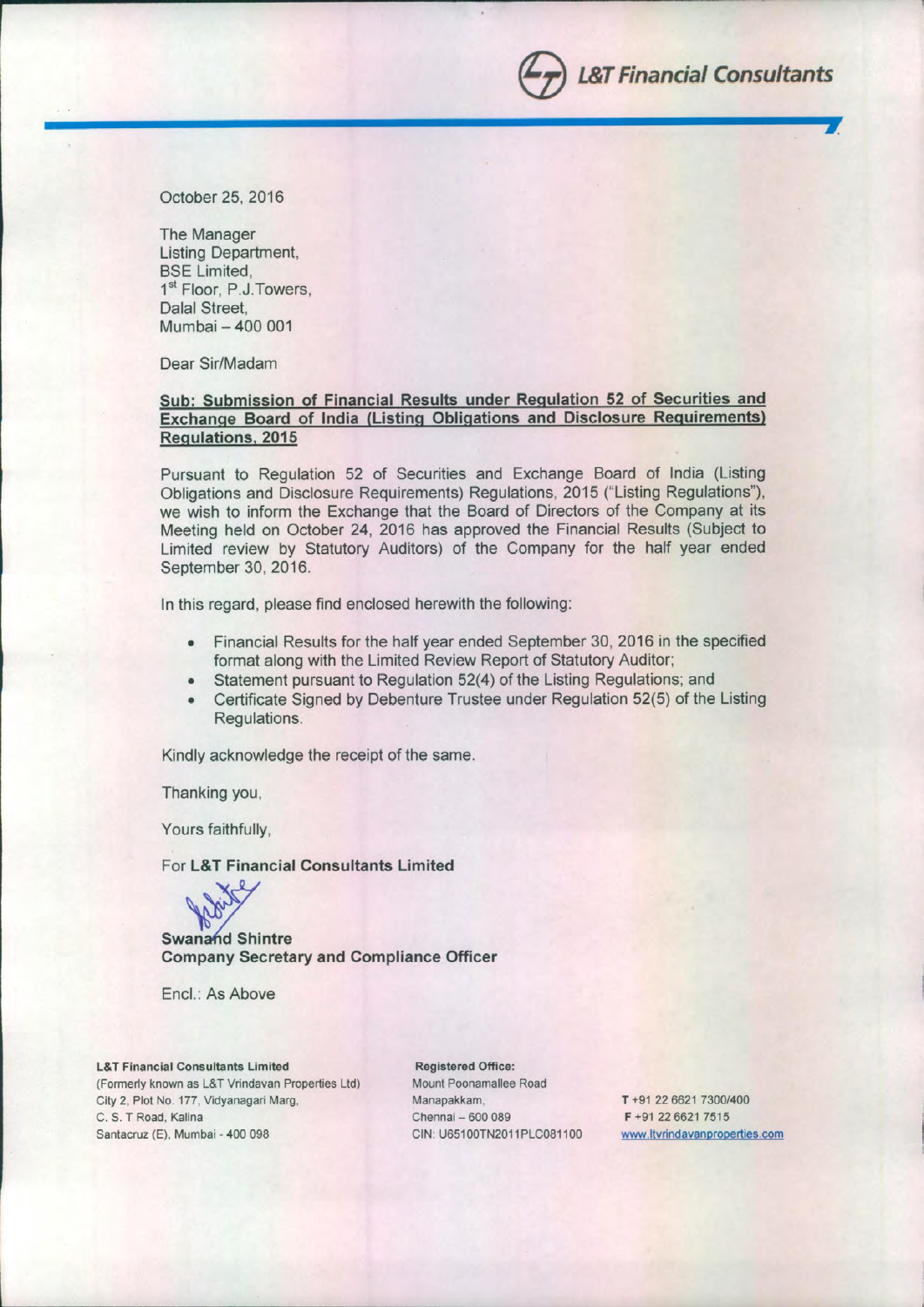### **L&T Financial Consultants limited**

*(Formerly known os L& T Vrindovon Properties Limited)*

(A Wholly Owned Subsidiary of L&T Finance Holdings Limited)

Regd. Office: Mount Poonamallee Road, Manapakkam, Chennai- 600089

CIN: U65100TN2011PLC081100; T: +91 22 66217300; F: +9122 66217515

#### FINANCIAL RESULTS FOR THE SIX MONTHS ENDED SEPTEMBER 30, 2016 PREPARED IN COMPLIANCE WITH THE INDIAN ACCOUNTING STANDARD (IND-AS) (SEE NOTE 2 BelOW)

|                          |                                                                                                                                                                 |                                   |                                   | (₹Lakh)                         |
|--------------------------|-----------------------------------------------------------------------------------------------------------------------------------------------------------------|-----------------------------------|-----------------------------------|---------------------------------|
| Sr.                      |                                                                                                                                                                 | Six months ended                  | Six months ended                  | Year ended                      |
| No.                      | <b>Particulars</b>                                                                                                                                              | September 30, 2016<br>(Unaudited) | September 30, 2015<br>(Unaudited) | March 31, 2016<br>(Unaudited) > |
| $\mathbf{1}$             | (a) Net 5ales/Income from operations                                                                                                                            | 1,855.85                          | 336.35                            | 1,608.70                        |
|                          | (b) Other Operating Income                                                                                                                                      |                                   |                                   |                                 |
|                          | Total income from operations                                                                                                                                    | 1,855.85                          | 336.35                            | 1,608.70                        |
| $\mathbf{2}$             | Expenditure                                                                                                                                                     |                                   |                                   |                                 |
|                          | (a) Employees cost                                                                                                                                              | 173.59                            | 30.09                             | 55.44                           |
|                          | (b) Depreciation                                                                                                                                                | 378.06                            | 68.95                             | 239.73                          |
|                          | (c) Electricity charges                                                                                                                                         | 42.03                             | 48.98                             | 102.43                          |
|                          | (d) Professional fees                                                                                                                                           | 9.65                              | 11.89                             | 25.50                           |
|                          | (e) Repair and maintenance                                                                                                                                      | 23.84                             | 104.47                            | 206.74                          |
|                          | (f) Other expenditure                                                                                                                                           | 82.56                             | 38.48                             | 77.01                           |
|                          | Total                                                                                                                                                           | 709.73                            | 302.86                            | 706.85                          |
| 3                        | Profit/(loss) from Operations before Other Income, Interest and<br>Exceptional Items (1-2)                                                                      | 1,146.12                          | 33.49                             | 901.85                          |
| 4                        | Other Income                                                                                                                                                    | 325.89                            | 219.48                            | 54.50                           |
| 5                        | Profit/(loss) before Interest and Exceptional items (3+4)                                                                                                       | 1,472.01                          | 252.97                            | 956.35                          |
| 6                        | Finance cost                                                                                                                                                    | 2,077.99                          | 1,333.78                          | 3,214.20                        |
| $\overline{\phantom{a}}$ | <b>Exceptional items</b>                                                                                                                                        |                                   |                                   |                                 |
| 8                        | Profit/(loss) from Ordinary Activities before tax (5-6+7)                                                                                                       | (605.98)                          | (1,080.81)                        | (2, 257.85)                     |
| 9                        | Tax expense                                                                                                                                                     | (1, 162.84)                       | 26.10                             | 226.97                          |
| 10                       | Net Profit/(loss)from Ordinary Activities after tax (8-9)                                                                                                       | 556.86                            | (1, 106.91)                       | (2,484.82)                      |
| 11                       | <b>Extraordinary Items</b>                                                                                                                                      |                                   |                                   |                                 |
| 12                       | Net Profit/(loss) for the period/year (10-11)                                                                                                                   | 556.86                            | (1, 106.91)                       | (2,484.82)                      |
| 13                       | Other Comprehensive income                                                                                                                                      | 0.38                              |                                   | (6.34)                          |
| 14                       | Total Comprehensive income for the period {comprehensive profit/(loss)  <br>for the period (after tax) and other comprehensive income (after tax)}<br>$(12-13)$ | 557.24                            | (1, 106.91)                       | (2,491.16)                      |
| 15                       | Paid-up equity share capital (Face value of ₹ 10 each)                                                                                                          | 1,875.00                          | 1,875.00                          | 1,875.00                        |
| 16                       | <b>Reserves excluding Revaluation Reserves</b>                                                                                                                  |                                   |                                   | 7,105.12                        |
| 17                       | Net worth                                                                                                                                                       | 9,537.36                          | 10,364.84                         | 8,980.59                        |
| 18                       | Paid-up debt capital/outstanding debt                                                                                                                           | 42,772.69                         | 37,001.50                         | 39,154.08                       |
| 19                       | Debt Equity Ratio                                                                                                                                               | 4.48                              | 3.57                              | 4.36                            |
| 20                       | Earnings Per Share (EPS) (* not annualised)                                                                                                                     |                                   |                                   |                                 |
|                          | 1. Basic.                                                                                                                                                       | *2.97                             | *(5.90)                           | (13.29)                         |
|                          | 2. Diluted:                                                                                                                                                     | *2.97                             | *(5.90)                           | (13.29)                         |
| 21                       | Capital Redemption Reserve                                                                                                                                      |                                   |                                   |                                 |
| 22                       | <b>Debenture Redemption Reserve</b>                                                                                                                             | 3,368.37                          | 1,696.00                          | 3,368.37                        |
| 23                       | Debt Service Coverage Ratio (DSCR) (* not annualised)                                                                                                           | *0.24                             | $*0.01$                           | 0.03                            |
| 24                       | Interest Service Coverage Ratio (ISCR) (* not annualised)                                                                                                       | $*0.71$                           | $*0.19$                           | 0.30                            |

Notes:  $\mathbf{1}$ 

r '.

The above financial results have been reviewed by the Audit Committee and approved by the Board of Directors at its meeting held on October 24, 2016. The financial results have been reviewed by the statutory auditors of the Company.

2 The Company adopted Indian Accounting Standards ("Ind AS") from April 1, 2016 and accordingly these financial results have been prepared in accordance with the recognition and measurement principles laid down in the Ind AS 34 Interim Financial Reporting prescribed under Section 133 of the Companies Act, 2013 read with the relevant rules issued thereunder and the other accounting principles generally accepted in India. Financial results for all the periods presented have been prepared in accordance with the recognition and measurement principles of Ind AS 34

3 Statement of reconciliation of profit/ (loss) after tax (PAT) and reconciliation of Equity between IND AS and Indian GAAP (IGAAP) for the previous period/ year is produced below-

|  |  | n<br>٠ |
|--|--|--------|
|--|--|--------|

| <b>Particulars</b>                                                                                               | Six months ended<br>September 30, 2015 | Year ended<br>March 31, 2016 |
|------------------------------------------------------------------------------------------------------------------|----------------------------------------|------------------------------|
| Net Profit/ (Loss) after Tax as per IGAAP                                                                        | (997.46)                               | (2,430.10)                   |
| Fair valuation of investments                                                                                    | (69.80)                                | (69.80)                      |
| Valuation of interest free deposit                                                                               | (37.47)                                | 13.03                        |
| Amortization of issue cost over the tenure of the borrowing                                                      | (2.10)                                 | (4.21)                       |
| Effect of ESOP Fair value accounting under Ind AS v/s intrinsic value under IGAAP                                | (0.08)                                 | (0.08)                       |
| Reclassification of net actuarial gain on employee defined benefit obligations to other<br>lcomprehensive income |                                        | 6.34                         |
| Net Profit/ (Loss) before other comprehensive income as per IND AS                                               | (1.106.91)                             | (2.484.82)                   |
| Less: Actuarial gain/ (loss) on employee defined benefit obligations                                             |                                        | (6.34)                       |
| Net Profit/ (Loss) after other comprehensive income as per IND AS                                                | (1, 106.91)                            | (2,491.16)                   |

f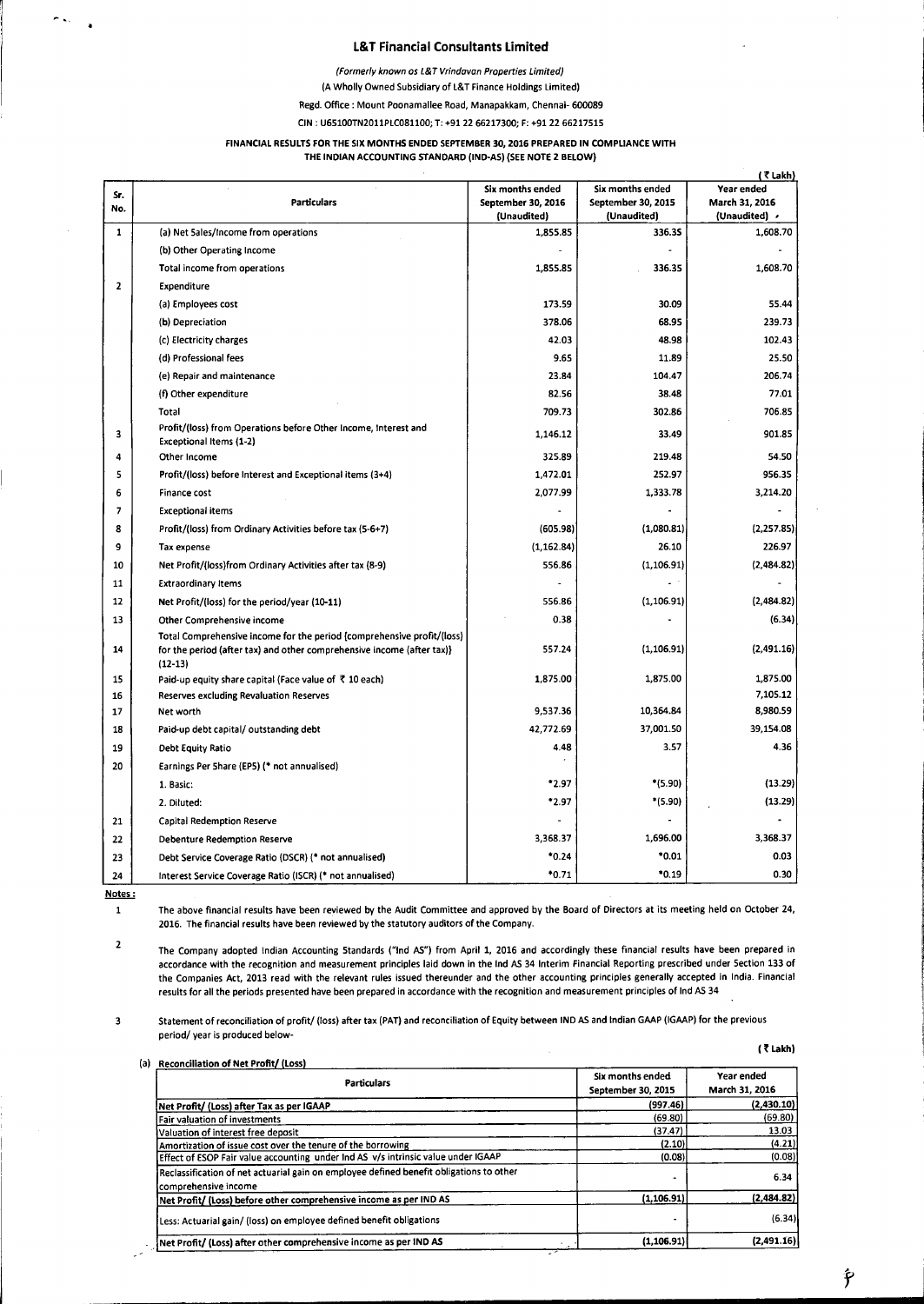(b) Reconciliation of Equity

| <b>Particulars</b>                          | As at              | As at          |
|---------------------------------------------|--------------------|----------------|
|                                             | September 30, 2015 | March 31, 2016 |
| Equity as per IGAAP                         | 10.466.62          | 9.034.01       |
| Valuation of interest free deposit          | (108.47)           | (57.99)        |
| IAmortization of issue cost over the tenure | 6.68               | 4.57           |
| Equity as per IND AS                        | 10,364.83          | 8,980.59       |

#### 4 "Definition for Coverage Ratios:

DSCR = Earnings before Interest and Tax, excluding exceptional items/ (Interest + Principal repayment) ISCR = Earnings before Interest and Tax, excluding exceptional items/ Interest expense"

.<br>Stef

5 Previous period/ year figures have been regrouped and reclassified, where necessary,to make them comparable with current period/ year figures.

For and on behalf of the Board of Directors l&T Financial Consultants Umited

Place: Mumbai Date : October 24, 2016

Raju Dodft Directo (DIN-06550896)  $\hat{\mathbf{r}}$ 

وللمرادي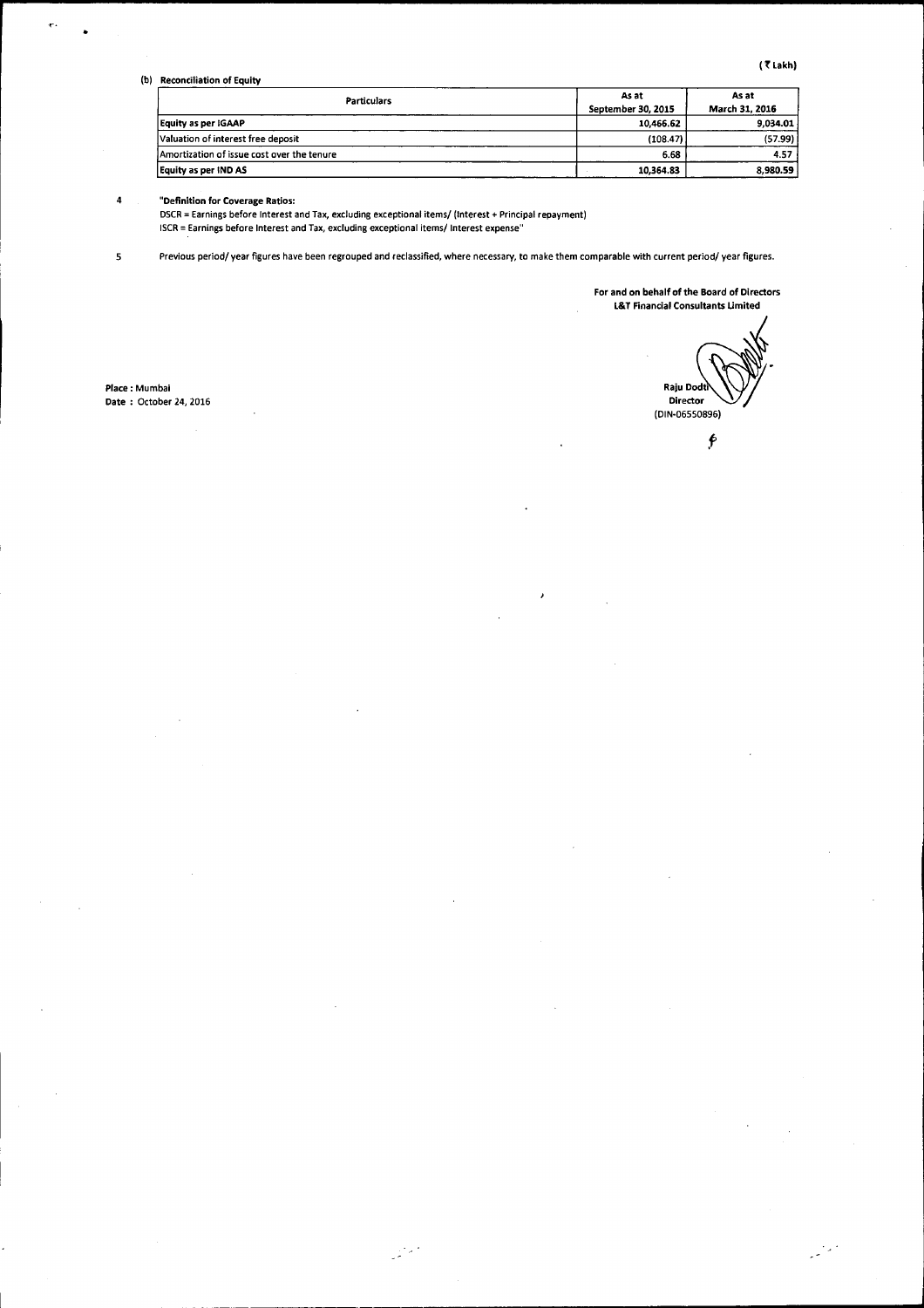

### **SHARP & TANNAN Chartered Accountants**

#### Firm's Registration No. 109982W

#### Limited review report to board of directors of **L&T Financial Consultants Limited** (formerly L&T Vrindavan Properties Limited)

We have reviewed the accompanying statement of unaudited standalone financial results of L&T Financial Consultants Limited (formerly L&T Vrindavan Properties Limited) for the half year ended 30 September 2016, being submitted by the company pursuant to the requirements of Regulation 52 of the SEBI (Listing Obligations and Disclosure Requirements) Regulations, 2015. Attention is drawn to the fact that the Company has adopted Indian Accounting Standards ('Ind AS') with effect from 1 April 2016 in accordance with the requirements of section 133 of the Companies Act, 2013, and consequently comparatives for the half year ended 30 September 2015 and previous year ended 31 March 2016 are restated in accordance with Ind AS. The Company has also reported in these financial results the reconciliation of profit/ loss under Ind AS with profit/ loss reported under previous GAAP for the half year/year ended 30 September 2015 and 31 March 2016 respectively, and equity reconciliation as at 30 September 2015 and as at 31 March 2016 as per Ind AS and as per previous GAAP, which have been approved by company's Board of Directors and has been reviewed by us.

This statement is the responsibility of the Company's management and has been approved by the board of directors. Our responsibility is to issue a report on these financial statements based on our review

We conducted our review in accordance with the Standard on Review Engagement (SRE) 2410, 'Review of Interim Financial Information Performed by the Independent Auditor of the Entity' issued by the Institute of Chartered Accountants of India. This standard requires that we plan and perform the review to obtain moderate assurance as to whether the financial statements are free of material misstatement. A review is limited primarily to inquiries of company personnel and analytical procedures applied to financial data and thus provides less assurance than an audit. We have not performed an audit and accordingly, we do not express an audit opinion.

Based on our review conducted as above, nothing has come to our attention that causes us to believe that the accompanying statement of unaudited standalone financial results prepared in accordance with applicable accounting standards i.e. Indian Accounting Standards ('Ind AS') prescribed under section 133 of the Companies Act, 2013 read with relevant rules issued thereunder or by the Institute of Chartered Accountants of India and other recognized accounting practices and policies has not disclosed the information required to be disclosed in terms of regulation 52 of the SEBI (Listing Obligations and Disclosure Requirements) Regulations, 2015 including the manner in which it is to be disclosed, or that it contains any material misstatement.

> For Sharp & Tannan **Chartered Accountants** Firm's registration no. 109982W by the hand of

R. P. Acharya Partner Membership no. 039920

Mumbai, 24 October 2016

Ravindra Annexe, 194, Churchgate Reclamation, Dinshaw Vachha Road, Mumbai - 400 020, India. Tel. (22) 2204 7722/23, 6633 8343 - 47 Fax (22) 6633 8352 E-mail: admin.mumbai@sharpandtannan.com Shreedhar T. Kunte Ramnath D. Kare Ashwin B. Chopra **Edwin Augustine** Raghunath P. Acharya Firdosh D. Buchia Pavan K. Aggarwal Vinayak M. Padwal Tirtharaj A. Khot Also at Pune. Associate Offices : Bangalore, Chennai, Goa, New Delhi & Vadodara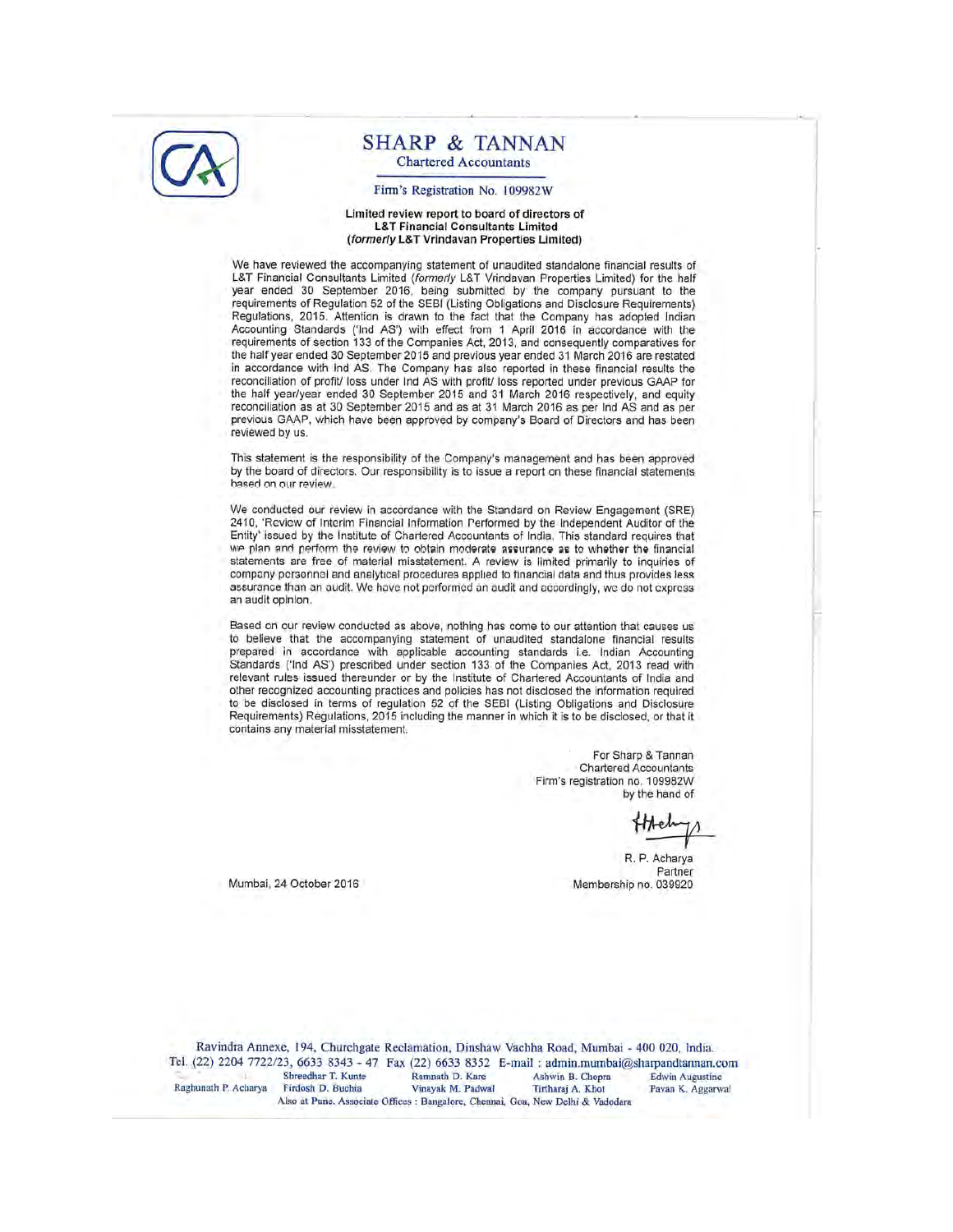IDBI Trusteeship Seruices Ltd

CIN : U65991MH2001cOI131154



Ref. No./ITSL/OPR/16-17 October 25,2016

L&T Financial Consultants Limited,  $City - 2$ , Plot no.177 Vidyanagari Marg, C.S.T Road, Kalina, Santacruz (East), Mumbai-400 098

# Kind attn.: Mr. Swanand Shintre

# Subject: Certificate u/r 52(5) of SEBI (Listing Obligations and Disclosure Requirements) Requlations, 2015. for debentures lssued bv L&T Financial Consultants Limited, for the half vear ended September 30, 2016.

Dear Sir,

We are acting as Debenture Trustee for the Secured, Redeemable, Non-convertible debentures issued by L&T Financial Consultants Limited ("The Company").

In terms of the provisions of Regulation 52(5) of SEBI (Listing Obligation and Disclosure Requirement) Regulation, 2015 ("Regulations"), we certify that we have taken note of the contents of the disclosure made by the Company in the letter enclosed hereto, under Regulation 52(4).

Thanking you

Yours faithfully,

For IDBI Trusteeship Services Limited

 $W/$  $\hat{\mathcal{F}}_{\mathbf{Y}}$ 

Authorized Signatory

Encl: As above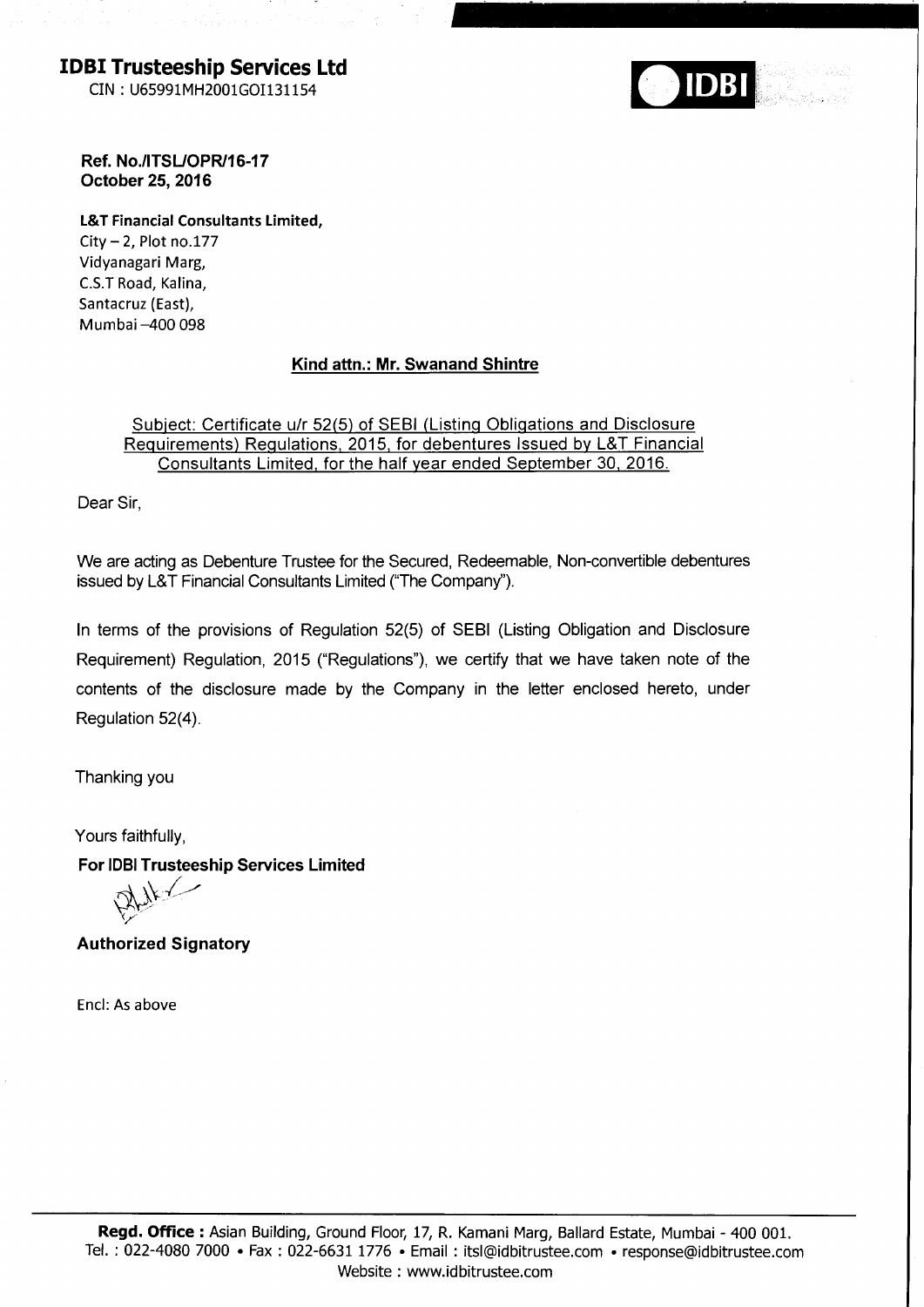October 25,2016

Listing Department BSE Limited 1<sup>st</sup> Floor, New Trading Ring, Phiroze Jeejeebhoy Towers, Dalal Street, Mumbai - 400 001 Dear Sir,

### Details of Non-Convertible Debentures issued on Private Placement basis pursuant to Regulation 52(4) of SEBI (Listing Obligations and Disclosures Reguirements) Regulations, 2015

With reference to the above subject, we submit herewith the information and documents as per the provisions of Uniform Listing Agreement entered into with the Stock Exchanges where Debt Securities of the Company are listed and the Securities and Exchange Board of India (Listing Obligation and Disclosure Requirements) Regulations, 2015 thereunder, for dissemination to the debenture holders as mentioned below:

a) Credit rating and change in credit rating (if any);

| Series / Tranche          | Quantity | Amount<br>(Rs. Crore) | <b>Credit Rating</b>                                           |
|---------------------------|----------|-----------------------|----------------------------------------------------------------|
| Series A of FY<br>2013-14 | 800      | 200                   | 'CARE AA+(SO)<br>[Double A Plus<br>(Structured<br>Obligation)] |

### b) The said NCDs are secured by

Secured by exclusive first charge on mortgage of all the right, title, and interest on premises bearing Vrindavan, 177, Vidyanagari Marg, C.ST Road, Kalina, Santacruz (East), Mumbai - 400098.

- c) The asset cover is Rs. 349.40 Crore (1.66 times) as on 30.09.2016 and is adequate as per the terms of issue.
- d) Debt Service Coverage Ratio: 0.24
- e) Interest Service Coverage Ratios: 0.71
- f) Debt Equity Ratio: 4.48

#### L&T Financial Consultants Limited

(Formerly known as L&T Vrindavan Properties Ltd) City 2, Plot No. 177, Vidyanagari Marg, C. S. T Road, Kalina Santacruz (E), Mumbai - 400 098

Registered Office: Mount Poonamallee Road Manapakkam, Chennai - 600 089 CIN: U65100TN2011PLC081100

T +91 226621 7300/400 F +91 226621 7515 www.ltvrindavanproperties.com

e*L&T Financial Consultants*

**j**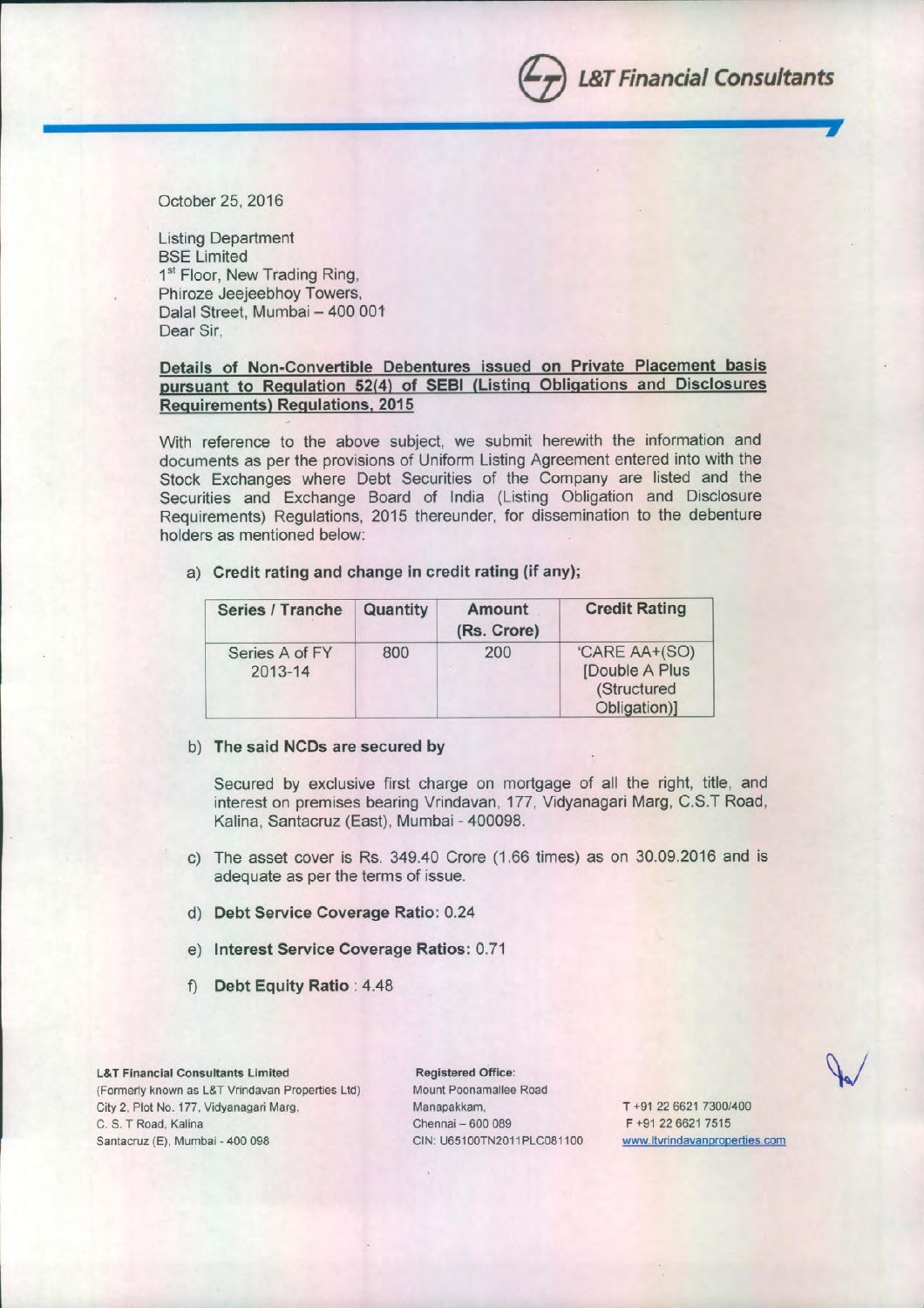g) Previous due date for the payment of interest *I* dividend for non**convertible redeemable preference shares** *l* repayment of principal of **ROB**-convertible preference shares / non-convertible debt securities and **whether the same has been paid or not; and,**

**------------------------------------..,.,**

Refer Annexure A

h) Next due date for the payment of interest *I* dividend of non-convertible **preference shares /principal along with the amount of interest / dividend** of non-convertible preference shares payable and the redemption **amount;**

Refer Annexure B

i) **Debenture redemption reserve (If applicable)-**

Refer Annexure C

- j) **Net worth -** Rs. 9,537.36 Lakhs
- k) **Net Profit/(loss) after tax Rs. 557.24 Lakhs**
- I) **Earnings Per Share Rs. 2.97**

Thanking you,

Yours sincerely,

For **L&T Financial Consultants Limited**



**Swanand Shintre Company Secretary and Compliance Officer**

L&T Financial Consultants Limited (Formerly known as L&T Vrindavan Properties Ltd) City 2, Plot No. 177, Vidyanagari Marg, C. S. T Road, Kalina Santacruz (E), Mumbai - 400 098

Registered Office: Mount Poonamallee Road Manapakkam, Chennai - 600 089 CIN: U65100TN2011PLC081100

T +91 22 6621 7300/400 F +91 226621 7515 **[www.ltvrindavanproperties.com](http://www.ltvrindavanproperties.com)**

**e** *L&T Financial Consultants*